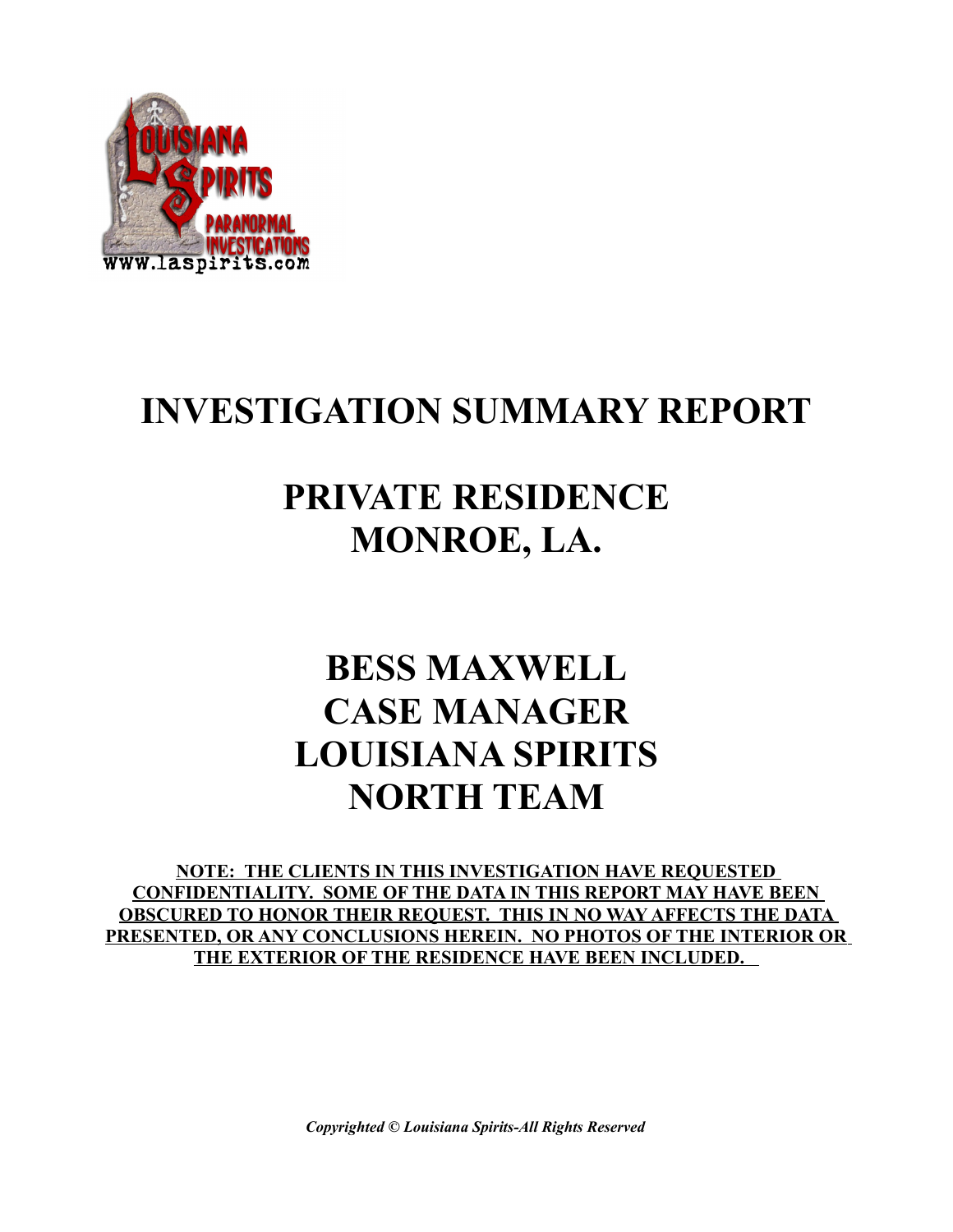# **HISTORY**

The home was built about 1980, and served as the childhood home of one of our two current clients, a husband and wife. The wife reacquired the home and moved in about 12 years ago. The client has experienced paranormal events only in this home.

## **EXPERIENCES**

The clients have felt their bed bumped so hard that the bed itself was actually moved. Furniture drawers in this room have been opened and closed, as if by unseen hands. During the night, noises are heard as if objects were being moved around, and as if a person or people were moving around in the room, with no one in the room, except the clients in their bed. Whispering has been heard and recorded, calling the wife's name. Anomalous footsteps are heard. Doors have been opened and closed with no one in the area. Strange figures have been observed in some rooms. The clients often feel a presence, even if a figure cannot be seen. This feeling is not one of danger, only of someone near. There is also the feeling of the bed being bumped and moved.

### **INVESTIGATION**

#### DATE OF INVESTIGATION: November 21, 2015

#### PARTICIPANTS: BESS MAXWELL, KIRK CORMIER, KEITH MYERS, AND TRACI MYERS

EQUIPMENT: Digital Cameras, Infrared cameras and DVR system, Digital audio recorders, Ion Counters, P-SB7 Spirit Box, Infra-sound detection equipment, Digital thermometers, Various EMF meters including Tri-Fields, Motion detectors including geophone and laser grid systems, Ovilus interactive voice communications device.

INVESTIGATION: At the time and places tested, no anomalous photos were taken. No data was noted on video. Nothing unusual was detected by laser grid or geophone. No high EMF fields from AC current were found in any location likely to result in prolonged exposure. No anomalous hot spots or cold spots were noted. No anomalous motions were noted. No standard EVP voices were recorded, nine EVP clips were noted of words formed by the P-SB7.

A limited amount of data was recorded form the Ovilus device. No excessive positive ion counts were noted. No infrasound, nor standing waves of such, were detected at times of testing, in the areas of testing. No inordinate positive ion counts were noted.

PERSONAL EXPERIENCES - NONE NOTED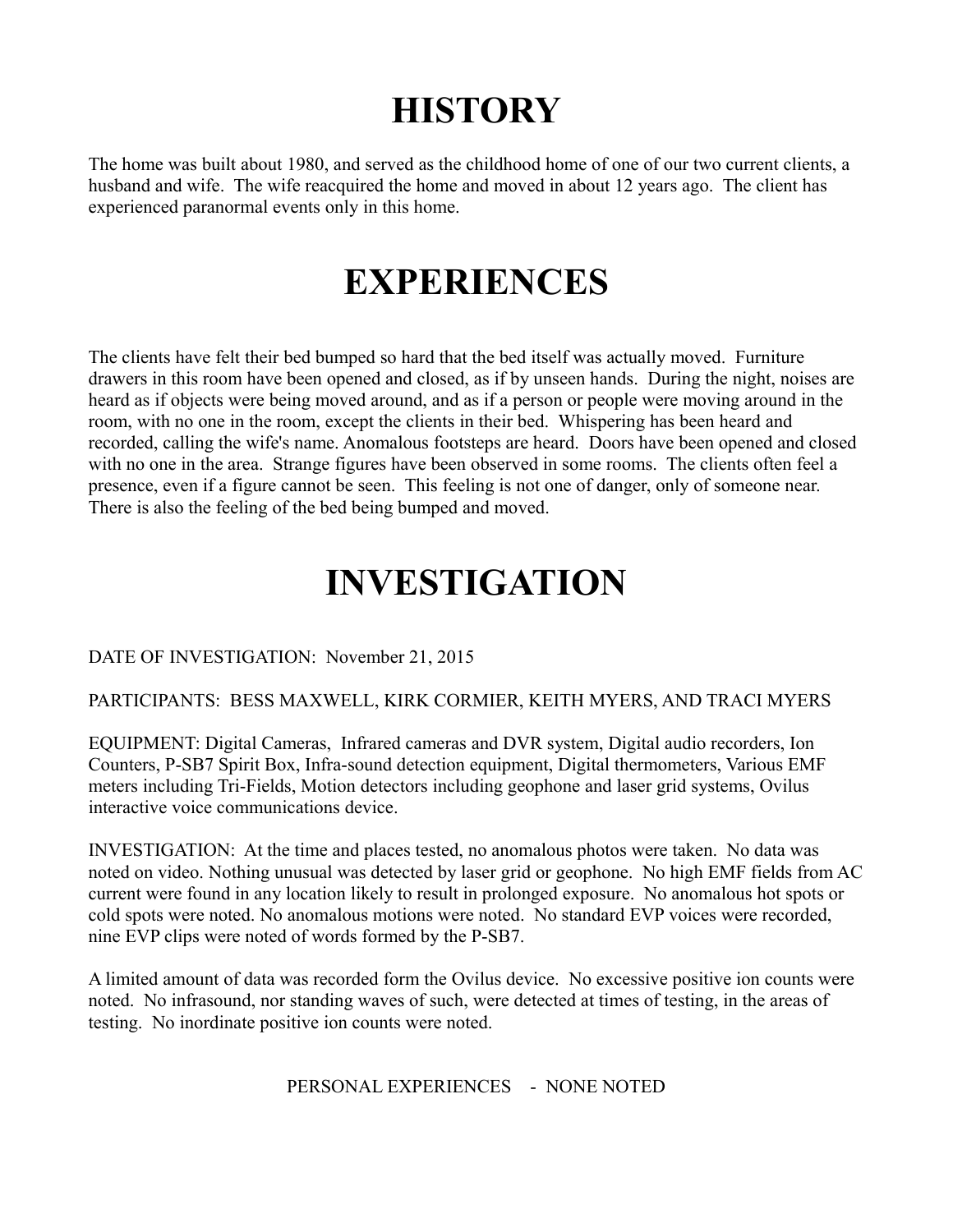### **PART ONE The Ovilus**

*Carl Jung, Swiss psychiatrist and the father of analytical psychiatry, coined the word "synchronicity". Synchronicity - The experience of two or more events , that are apparently causally unrelated or unlikely to occur together by chance, that are observed to occur together in a meaningful manner.*

*This concept does not question or compete with the notion of causality. Instead, it maintains that just as events may be grouped by cause, they may also be grouped together by meaning. Since meaning is a complex mental construction, subject to both conscious and unconscious influence, not every correlation in the grouping of events by meaning needs to have an explanation of cause and effect.*

**NOTE: In the paranormal, there are many experiences which are noted and observed for which the laws of science, as we know and understand them at this time, cannot explain. In EVP studies, blank and sealed cassette tapes have been found to have EVP voices on them, without having been previously inserted into a recorder. The actual method of the sending of EVP voices remains unknown. Television sets, while turned off, have had faces of the deceased plainly visible, as if the set were on. Telephone calls with the caller having the voice and knowledge of a deceased individual have been heavily documented. Phone calls and text messages have been sent to cell phones which have no SIM card to properly receive calls, but do receive the anomalous calls. We simply do not know, at this time, exactly how these events occur or are possible.**

**In paranormal research, it is the reporting of these cases that is important. These and similar phenomena are reported by individuals who have never met or known each other, and live thousands of miles apart, and often hundreds of years. Yet the reports remain consistent. Case studies, in volume and over time, allow for hypotheses and theories. It is in this simple interests of reporting that this section is included.**

**The Ovilus is a device that intercepts EMF signals, and converts them to audio, from an internal dictionary of over 2,000 words. It is theorized that discarnate entities may be able to INFLUENCE, under some circumstances, this word selection process. It is not thought, in the majority, that these entities may exert 100% CONTROL over the word selection, and simple research and listening to the output of the device verifies this, to the normal and reasonable individual. It is also noted that coincidence may play a part in the process, with the probability of about 1 in 2.047, in getting a correct response to a direct question. It is only in the long term studies, with consistent reporting, that more exacting theories regarding coincidence versus influence may be formulated. Probability, from a math standpoint, rises sharply as valid answers are observed in larger quantity, over a brief period of time and small number of total responses. For example, the probability of getting two correct responses in a row is 1 in 4,190,209. (1/2047 x 1/2047) This assumes there is only one correct response per each individual question.**

**The manufacturer of the Ovilus device indicates at the present time, there is insufficient data, science, and case study to indicate the Ovilus data should be evidential. This author agrees. This case study is not presented as hard evidence. It is presented so that others may have and consider its merits, or lack thereof. If no reporting is made, no theories may be formulated, or comparisons made with other reports to study correlations, if any. Each person who reads Part Three must consider this data in light of his own beliefs, or knowledge of events that are known**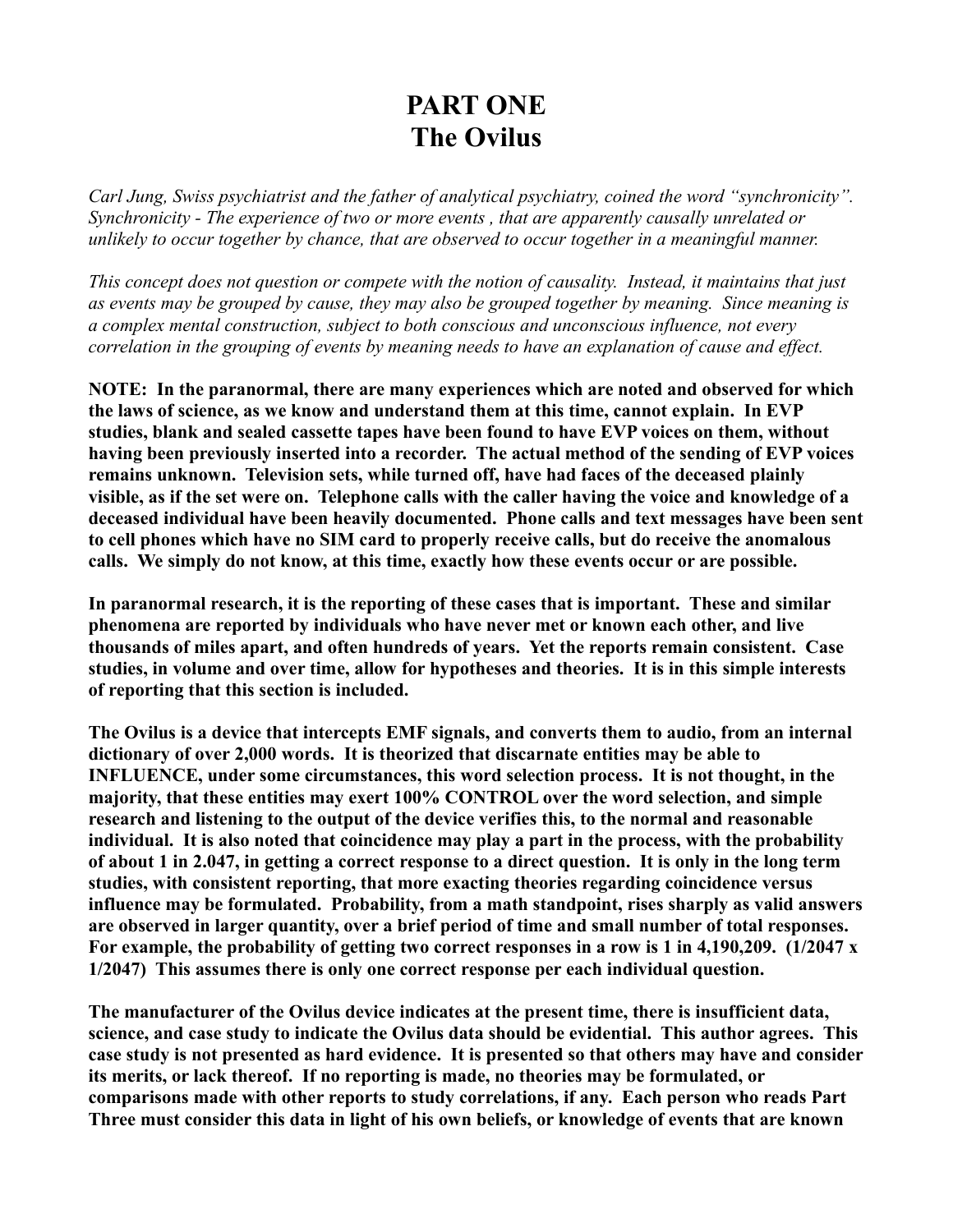**to have occurred to them personally. Beauty here is truly in the eye of the beholder, or its lack thereof.**

**SUMMARY OF INTRODUCTION - PART THREE - The data presented here on Part Three IS NOT CONSIDERED EVIDENTIAL by the manufacturer of the Ovilus device or the La. Spirits North Team. It is simply included in the interests of completeness of events, and for study/research purposes only.**

**DATA BY BESS MAXWELL**

**ALPHABET BOTTLE GREEN LAUGH LIFE SOLO ENTIRE COARSE OAR TRAVEL CLEANSING COMPOUND**

### **END PART ONE**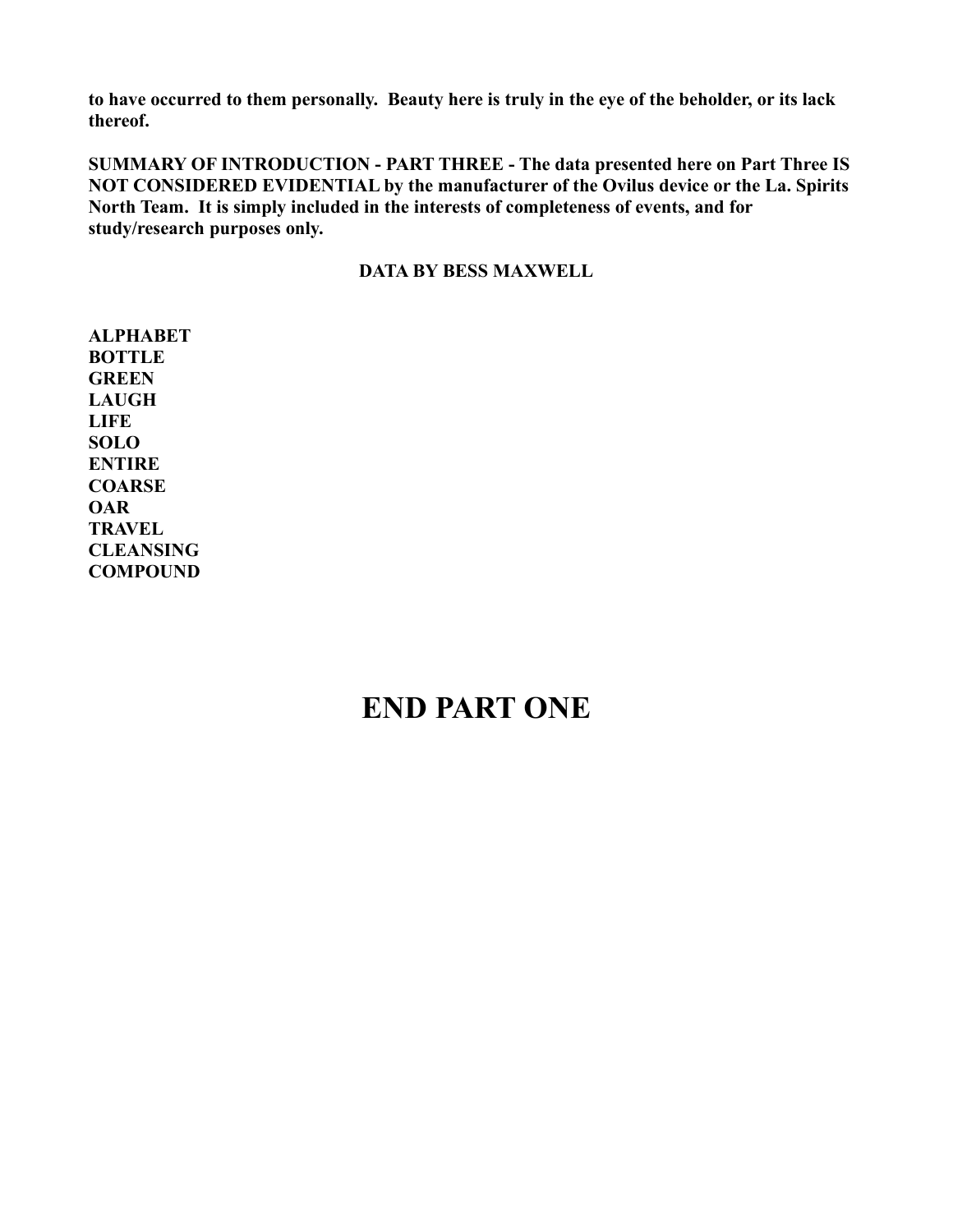### **PART TWO THE MODEL P-SB7 SPIRIT BOX**

**This device utilizes a milli-second adjustable forward or reverse sweep technique coupled with a white noise distribution between frequency steps. This is designed to add ambient sound energy for the production of real time EVP, allowing for instant feedback in communications attempts. See item 16 in "General Parameters of the EVP Phenomenon".** 

> **P-SB7 AUDIO DATA BESS MAXWELL**

**AUDIO SESSION IN BEDROOM CLIP ONE: BESS MAXWELL ASKS IF AMY'S MOM IS PRESENT. MALE VOICE: "WOMAN."**

**CLIP TWO: MALE VOICE: "HEY!" VARIOUS INVESTIGATIORS SAID "HEY", AND "HOW ARE YOU DOING?" MALE VOICE: "ALRIGHT!"**

**CLIP THREE: MALE VOICE COMMENTS; "BROTHER."**

**CLIP FOUR: KEITH MYERS: "WHO'S MOVING THE BED?" MALE VOICE, UNCERTAIN AS TO THE WORD "BED" OR "BEN"**

**CLIP FIVE: MALE VOICE, COMMENT: "KIRK" (ONE OF THE INVESTIGATORS.)**

**CLIP SIX: MALE VOICE; "GET 'EM."**

**CLIP SEVEN: BESS MAXWELL: "CAN YOU SAY ANYTHING WE CAN HEAR?" MALE VOICE: "HEAR!"**

**LAST TWO CLIPS, SAME ROOM WITH THE CLIENT PRESENT**

**CLIP EIGHT: MALE VOICE ONE: "MICHAEL." MALE VOICE TWO: "MICHAEL."**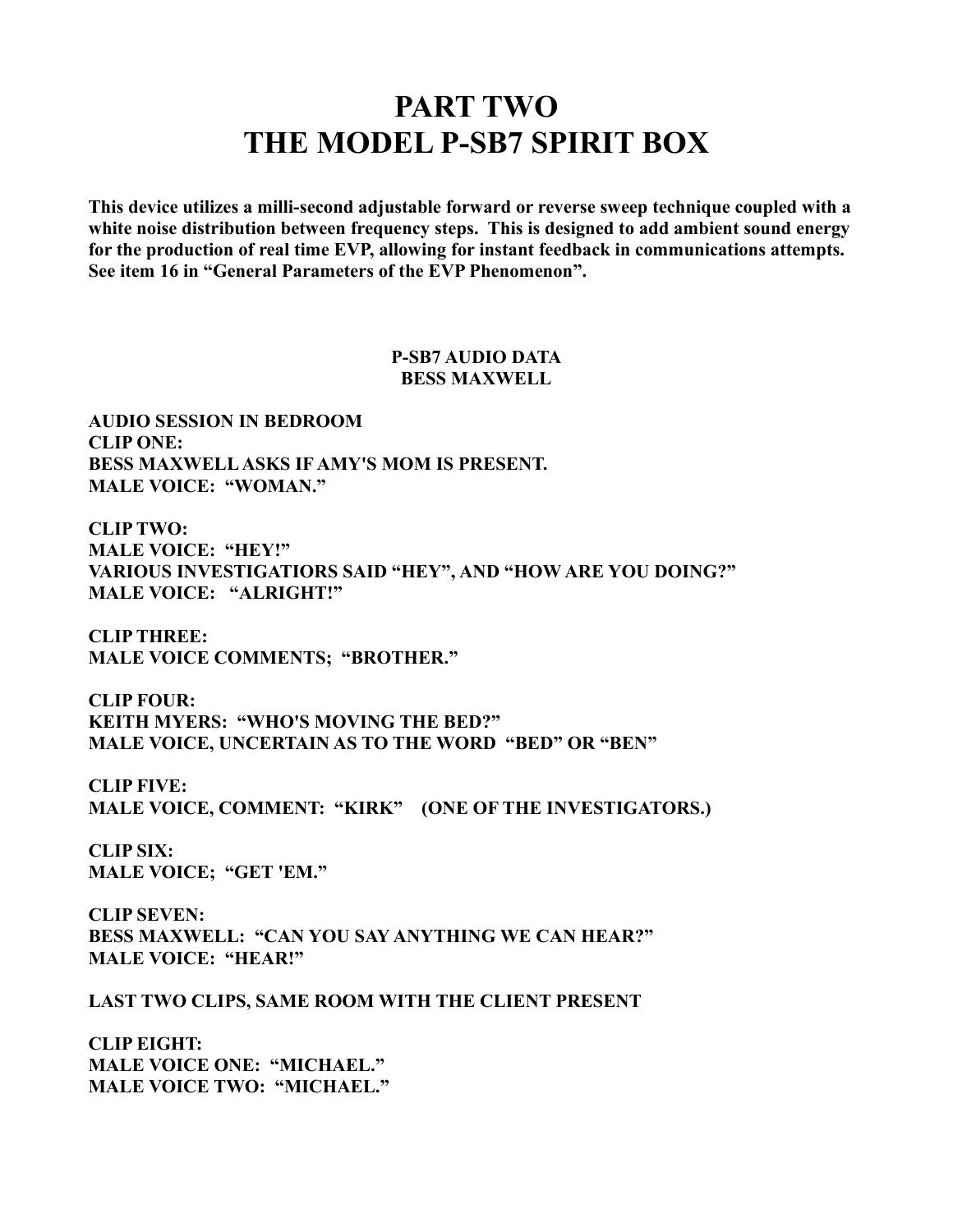**CLIP NINE: MALE VOICE: "HOW YA' DOIN'?" MALE VOICE: "MATT."**

#### **STANDARD EVP AUDIO, NO INTENTIONALLY ADDED AUDIO ENERGY**

#### **NONE NOTED**